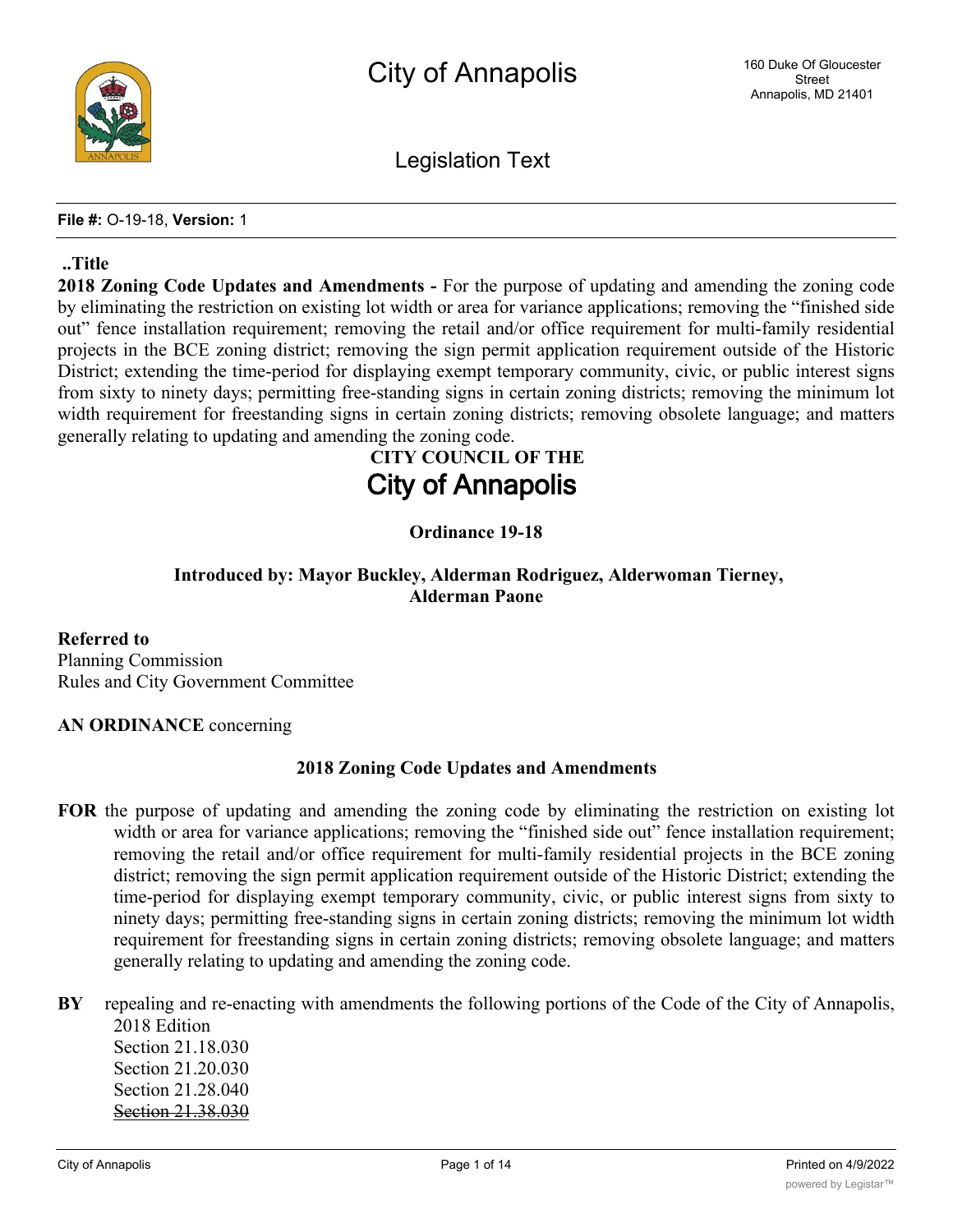Section 21.44.030 Section 21.60.070 Section 21.64.240 Section 21.70.060

**BY** repealing and re-enacting without amendments the following portion of the Code of the City of Annapolis, 2018 Edition Section 21.38.030 Section 21.44.030 Section 21.70.030 Section 21.70.060

**SECTION I: BE IT ESTABLISHED AND ORDAINED BY THE ANNAPOLIS CITY COUNCIL** that the Code of the City of Annapolis shall be amended to read as follows:

#### **Chapter 21.18 - Administrative Adjustments Section 21.18.030 - Permitted administrative adjustments.**

- A. Administrative adjustments from the regulations of this Zoning Code may be granted by the Planning and Zoning Director only in accordance with the criteria established in this Chapter, and may be granted only for the following:
	- 1. Setbacks. To permit any yard or setback of up to twenty percent less than a yard or a setback required by the applicable regulations.
	- 2. Parking. To increase by not more than twenty percent the maximum distance that required parking spaces are permitted to be located from the use served.
	- 3. Lot Coverage. To increase by not more than twenty percent the lot coverage restrictions, except that administrative adjustments of lot coverage restrictions shall not be permitted in the Critical Area Overlay District.
	- 4. Signs. To adjust the limitations for signs in the specific instances set forth in Section 21.70.110 <https://library.municode.com/md/annapolis/codes/code\_of\_ordinances?

5. Fences and Walls. To permit certain fences and walls an additional height allowance of up to four feet above the standard maximum height limit specified in Section 21.60.070 <https://library.municode.com/md/annapolis/codes/code\_of\_ordinances?

5.6. Specific Zoning District Provisions. The zoning district provisions applicable to specific zoning districts, as provided in Division III, may authorize other permitted administrative adjustments. In Chapter 21.54, Critical Area Overlay, these adjustments are referred to as administrative variances.

B. The Director of Planning and Zoning may not approve administrative adjustments in the R1, Single-Family Residence District when the minimum lot width and area requirements for the affected property are not met.

#### **Chapter 21.20 - Zoning district boundary adjustments 21.20.030 - Review criteria and findings.**

The Board of Appeals may grant a zoning district boundary adjustment based upon the following findings: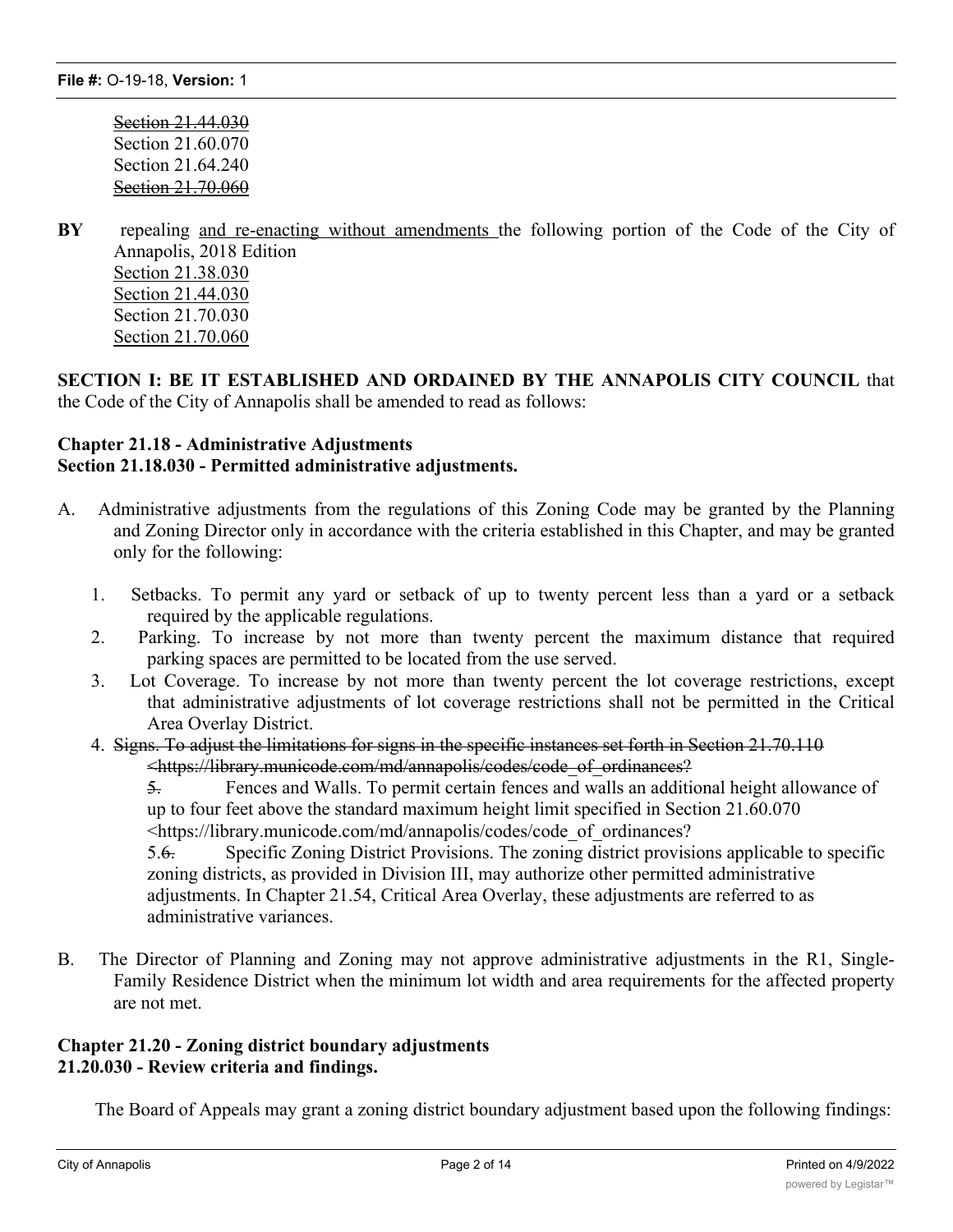#### **File #:** O-19-18, **Version:** 1

- A. Unique Conditions. Owing to conditions peculiar to the property and not because of any action taken by the applicant, a literal enforcement of the zoning law would result in unnecessary hardship or practical difficulty as specified in the zoning law.
- B. Public Welfare and Safety. The granting of the district boundary adjustment will not be detrimental to the public welfare or injurious to other property or improvements in the neighborhood in which the property is located. Suitability. The suitability of the property in question to the uses permitted under the proposed zoning classification.
- C. Surrounding Properties. The proposed adjustment If a specific use is proposed, the applicant shall demonstrate that the proposed use will not impair an adequate supply of light and air to adjacent property, or substantially increase the congestion of the public streets, or increase the danger of fire, or endanger the public safety, or substantially diminish or impair property values with the neighborhood. If a specific use is not proposed, the applicant shall demonstrate the suitability of the property in question to the uses permitted under the proposed zoning classification.
- $\overline{C}$ . Property Size. The granting of a zoning district boundary adjustment shall be limited to parcels of one acre or less in size.
- D.E. Location. The zoning district boundary adjustment is for a property located in Ward 8.

#### **Chapter 21.28 - Variances Section 21.28.040 - Permitted variances.**

Variances from the regulations of this Zoning Code may be granted by the Board of Appeals only in accordance with the standards established in this chapter.

- A. To permit any yard or setback less than a yard or a setback required by the applicable regulations.
- B. To permit the use of a lot or lots for a use not otherwise allowed solely because of the insufficient area or width of the lot or lots for a building or structure erected prior to August 10, 1970. However, for buildings or structures erected after August 10, 1970, the respective area and width of the lot or lots shall not be less than eighty percent of the required area and width. Lot area and lot width variances for existing legally established religious institutions may exceed eighty percent of the applicable lot area and width requirements.
- C. To permit an increase of not more than twenty percent in the maximum gross floor area of any use.
- D. To vary the lot coverage restrictions in the R1-A and the R1-B single-family residence districts.
- E. To allow in the case of single-family detached dwellings in any residential zoning district, a building height of three stories, provided that the height does not exceed that of the underlying zoning or height districts.
- F. To increase by not more than twenty percent the maximum distance that required parking spaces are permitted to be located from the use served.
- G. To vary the provisions of the critical area program subject to the requirements and standards of Section 21.54.160.
- H. To vary the limitations for signs in the specific instances set forth in Section 21.70.110.

# **Chapter 21.38 - REGULATIONS APPLICABLE TO ALL DISTRICTS Section 21.38.030 - Bulk regulations.**

- A. Bulk Regulations. Bulk regulation requirements for lots shall be as specified in the bulk regulations tables for each zoning district in this division.
- B. Minimum Lot Size and Width. No use shall be established or maintained after the date of adoption of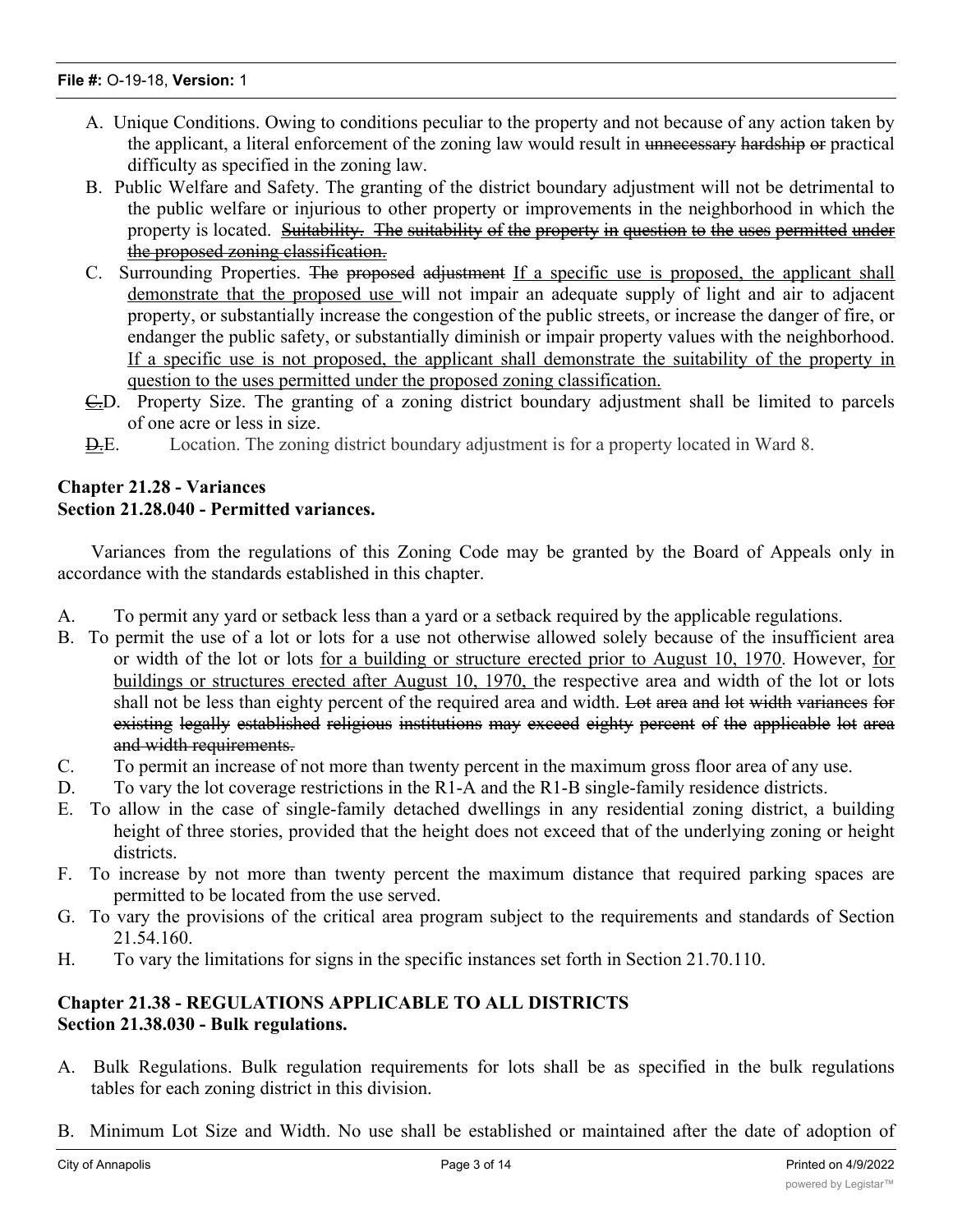#### **File #:** O-19-18, **Version:** 1

this Zoning Code on a lot recorded after the date of adoption of this Zoning Code which is of less area or less width than prescribed in this Zoning Code for the use in the zoning district in which it is to be located.

- C. Building Conversions. No building shall be converted to conflict with, or further conflict with, the lot size requirements of the district in which the building is located.
- D. Historic District. In the historic district, height measurement and limits requirements apply in addition to those listed in the bulk regulations tables.
- E. Planned Development Required For Buildings Over Forty-Five Feet and/or Floor Area Ratio Over Two. Unless otherwise specified in the development standards for an individual zoning district, no new building or existing building which is later altered, shall have a height in excess of forty-five feet or contribute to a floor area ratio on its zoning lot greater than two unless the building is approved as a planned development in accordance with Chapter 21.24. As used in this section, "floor area ratio" shall be calculated by dividing the total floor area of the building or buildings on any zoning lot (including the area of any above-grade off -street parking or loading facilities included in the building or buildings) by the area of the zoning lot and without regard to "net site area" or "gross development area" as those terms are used in connection with planned developments and Chapter 21.24.
- F. Established Front Yard. See illustration.
	- 1. Purpose. The purpose of the established front yard regulation is to preserve community character in specified zoning districts by ensuring that the front yards of new buildings in these districts conform to the yards that have been established by existing buildings.
	- 2. Regulation. The following regulation only applies when indicated on the bulk regulations table for the zoning district:

Notwithstanding the front yard requirements of the underlying zoning district, where a new building is to be built and there is an established front yard, as defined in this Zoning Code, the minimum front yard for the new building shall be the established front yard.

- 3. Computation of Established Front Yard.
	- a. In computing the front yard for a new building only the established front yards of the building or buildings adjoining the proposed new building need be considered, excepting, however, in cases described in Subsection (F)(3)(c) of this section.
	- b. In the case where a building is to be built and the established front yards on both sides of the new building are different, the front yard of the new building shall be the mid-point of a straight line connecting the nearest front corners of the adjoining existing buildings.
	- c. In cases where it can be demonstrated that conformance with the average of the established front yards of all buildings on one side of a block or street would provide greater consistency with the purpose of this section, this average yard may be used to establish the front yard for the new building. In computing the average of the established front yards, except in the case of four or fewer buildings, the largest and smallest yards shall be excluded.

REVISOR'S NOTE: No changes are made to Illustration for Section 21.38.030.F. Established Front Yard

F. G. Accessory Buildings.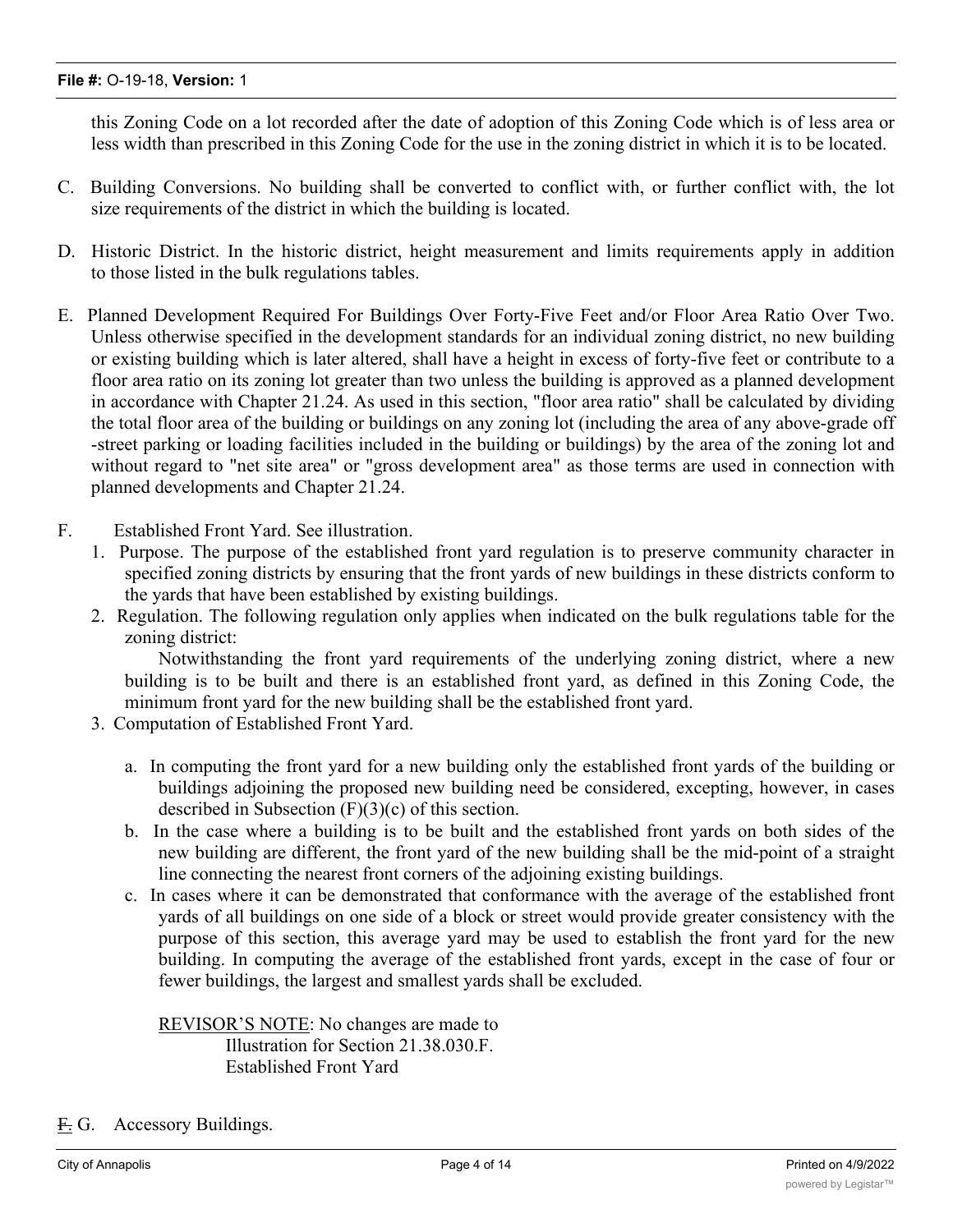- 1. Accessory Buildings Attached to Principal Buildings. Accessory buildings when attached to principal buildings shall comply with the yard requirements of the principal buildings.
- 2. Percentage of Required Yard. No detached accessory building or buildings shall occupy more than fifty percent of the area of a required yard.
- 3. Height. No detached accessory building or structure shall exceed the height of the principal building or structure.
- 4. Separation Between Buildings. Detached accessory buildings or structures shall be located no closer than three feet to any other accessory or principal building.
- 5. Reversed Corner Lots.
	- a. On a reversed corner lot in a residential district, and within fifteen feet of any adjacent property to the rear in a residential district, no accessory building or portion of an accessory building located in a required rear yard shall be closer to the side lot line abutting the street than a distance equal to two-thirds of the least depth which would be required under this title for the front yard on the adjacent property to the rear.
	- b. No accessory buildings shall be located within five feet of any part of a rear lot line which coincides with the side lot line or portion of the side lot line of property in a residence district.
	- c. No accessory building shall be erected in or encroach upon the required side yard of a corner lot which is adjacent to the street, or upon the required side yard of a reversed corner lot which is adjacent to the street.
- G. H. Setback along Roscoe Rowe Boulevard. To protect the scenic approach to Annapolis, all buildings, structures and uses established along Roscoe Rowe Boulevard shall observe a setback of not less than seventy-five feet from the right-of-way line of the boulevard.

<https://library.municode.com/> <https://library.municode.com/> <https://library.municode.com/>

<https://library.municode.com/> <https://library.municode.com/> <https://library.municode.com/>

#### <https://library.municode.com/> <https://library.municode.com/>

## **Chapter 21.44 - Office and Mixed Use Zoning Districts**

#### **Section 21.44.030 - MX Mixed Use district.**

- A. Purpose. The Mixed Use district is designed to encourage a mixture of residential, office and retail uses within the inner West Street corridor compatible with each other and with surrounding areas.
- B. Uses. Uses that may be permitted in the MX district are set forth in the table of uses for Office and Mixed Use Zoning Districts in Chapter 21.48.
- C. Development Standards.
	- 1. Chapter 21.50 contains the bulk regulations table for the MX district.
	- 2. Notwithstanding the regulations set forth in Section 21.38.030(E), approval as a planned development is not required for a building in the MX district solely because it has a height greater than forty-five feet or an FAR in excess of two.
	- 3. Design Standards. Where development is subject to Site Design Plan Review, the following design standards shall apply in addition to the general standards set forth in Chapter 21.62.
		- a. Character. The design of each new building and its site shall be of an urban not a suburban character.

 $\mathbf B$ . Building Location. Buildings shall be located close to the street with parking located to the rearration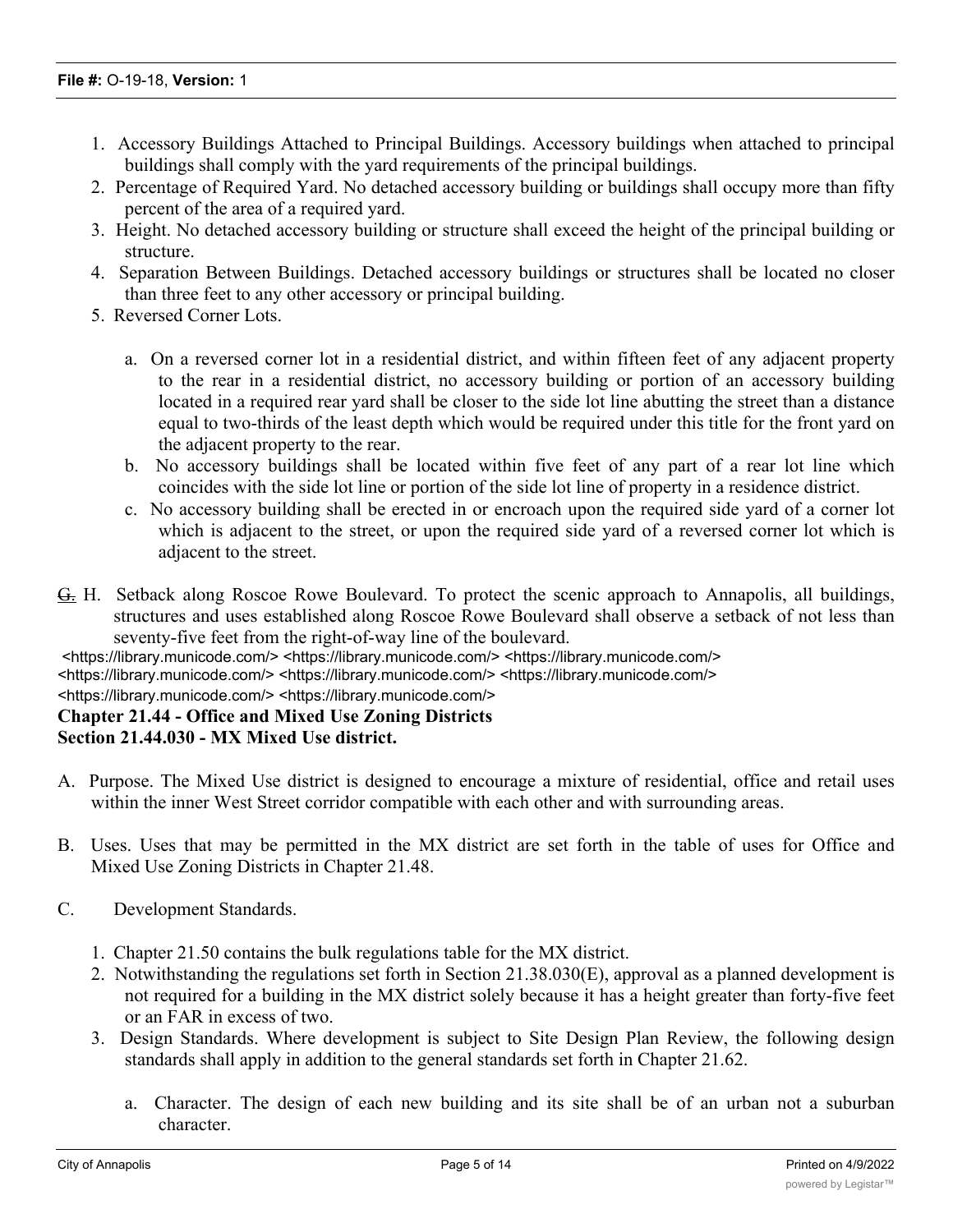- b. Building Location. Buildings shall be located close to the street with parking located to the rear of the zoning lot.
- c. Height. The height of a building as measured on the rear portion of a sloping site should not rise substantially above any residential structures adjacent to the building.
- d. Ground Floor of Commercial Buildings. The ground floor of a commercial building façade shall:
	- i. Be differentiated from the upper floors to establish a distinct base for the building;
		- ii. Be at least twelve feet in height; and
		- iii. Be glazed on at least sixty percent of the façade.
- e. Rear Entrances. The design of rear entrances to commercial buildings shall be utilitarian, appropriate to the surroundings and take into account the interests of any nearby residential uses.
- D. Additional Standards.
	- 1. Parking Requirements for Changes of Use. Notwithstanding the requirements of 21.66.030(G), when the existing use of a building or structure is changed to a new use, parking and loading facilities are mandatory regardless of the date when the building or structure was erected.
	- 2. Administrative Adjustment to Off-Street Parking. Pursuant to the administrative adjustment procedures set forth in Chapter 21.18, the Planning and Zoning Director may adjust the off-street parking requirements as follows upon a demonstration that reasonable alternative parking facilities are available:
		- a. For development of new buildings on zoning lots of ten thousand square feet or greater a waiver of up to seventy-five percent of the off-street parking requirement may be granted.
		- b. For rehabilitation or expansion of existing buildings and the development of new buildings on zoning lots less than ten thousand square feet, the off-street parking requirement may be waived completely.
	- 3. Loading and Unloading. Vehicles used for loading and unloading purposes shall park only within a designated off-street loading space at any time; or in a designated on-street loading zone, between the hours of six a.m. and eleven a.m., unless the zone is posted for other hours.
	- 4. Demolitions. The Planning and Zoning Director shall review and decide all applications for demolition of buildings or structures pursuant to Chapter 21.14, Demolition Permits.
- E. Any building or buildings not in existence on November 28, 2005, which building or buildings are subsequently developed, shall provide retail commercial uses on the first floor of any façade abutting West Street, provided however that:
	- 1. If after six months of the issuance of the final use and occupancy permit pursuant to Chapter 21.12 the owner of the building is able to demonstrate an inability to lease to a retail commercial tenant after diligently pursuing such a tenant, the space may be leased to another use permitted in the MX zone.
	- 2. Development on parcels of six thousand five hundred square feet or less may have this requirement waived upon a demonstration that the development is for a single occupant.
	- 3. Retail commercial uses on the first floor are not required for parcels greater than 39,000 square-feet if the development on, or subdivision of, such parcel includes only single-family attached dwellings and common open space. Ground floor retail commercial uses are not required for town house or singlefamily residential dwelling units having entrances abutting West Street nor shall such use be prohibited by any applicable law, rule or regulation.
- F. The Department of Planning and Zoning shall be responsible for approving or denying applications for demolition of buildings or structures with the MX district. A sign provided by the department of planning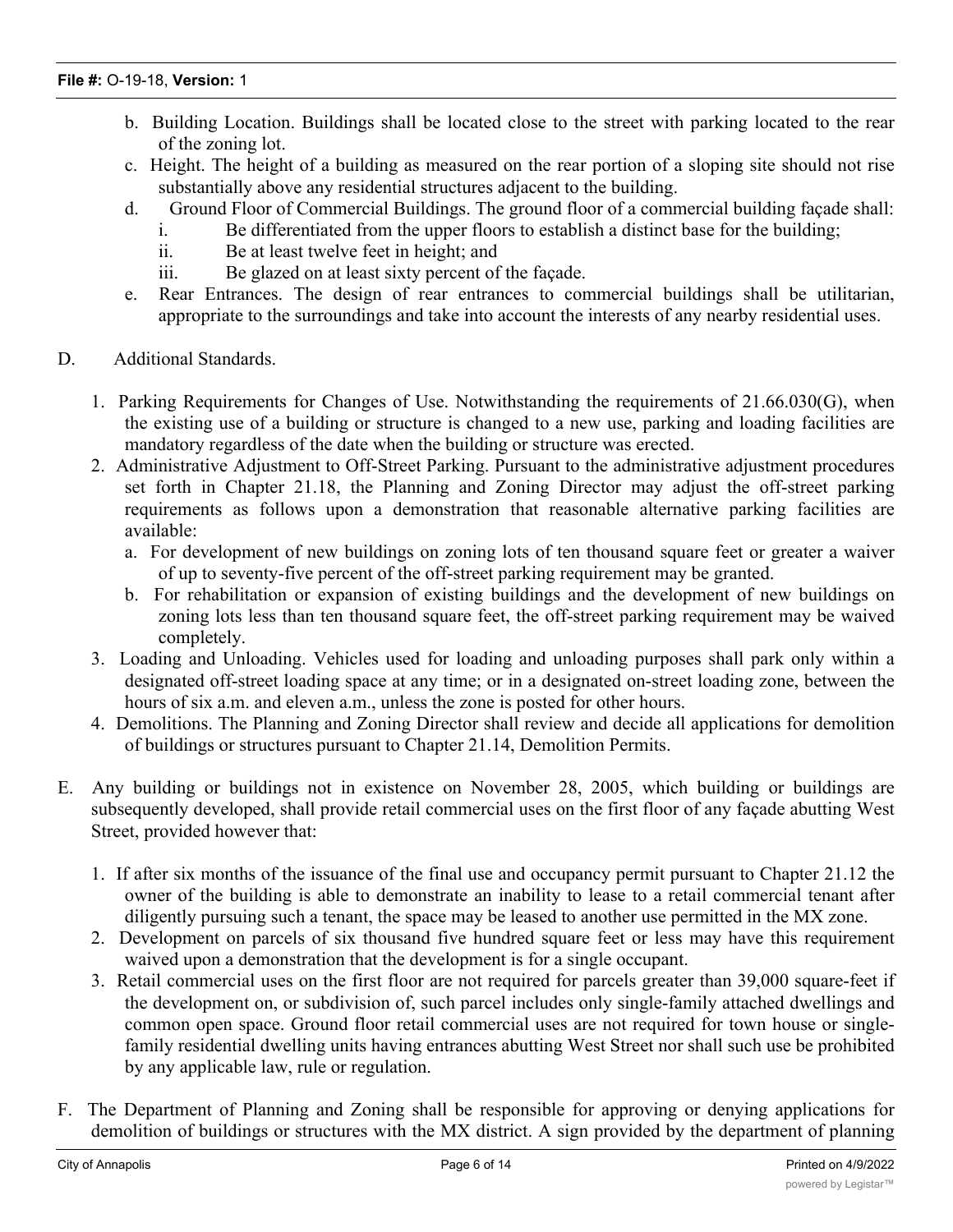and zoning, indicating that demolition approval is being sought and stating the expected date of decision, shall be posted and maintained on the property in a location readily visible to the public, and shall be removed by the applicant within seven days following the decision to permit demolition to occur. In order to approve a demolition request, the department of planning and zoning must first make all of the following findings based upon evidence of record:

- 1. Loss of the structure would not be adverse to the district or the public interest by virtue of the structure's uniqueness or its contribution to the significance of the district;
- 2. Demolition would not have an adverse effect on the character and surrounding environment of the district;
- 3. Demolition is not for the purposes of assembling properties for the construction of a large-scale structure, if such assemblage is determined to be incompatible with the purposes and intent of the MX district;
- 4. The replacement structure is designed and sited in a fashion that reflects the compatibility objectives of this chapter.
- G. Notwithstanding the provisions of this ordinance, the following shall be governed by the law as it existed in the MX, Mixed-Use zoning district prior to (effective date of ordinance):
	- 1. A building in existence as of November 28, 2005;
	- 2. A project for which an application for special exception approval has been filed on or before November 28, 2005; and
	- 3. A proposed building or buildings for which an application for site design plan approval has been filed on or before November 28, 2005.

# **Chapter 21.60 - Supplemental Use and Development Standards Section 21.60.070 - Fences and walls.**

Fences and walls as defined by this Title may be erected, placed, maintained, altered or replaced pursuant to a permit issued in accordance with Section 17.34.010 of the Annapolis City Code. The following additional standards apply:

- A. If located within the historic district as defined in this Title, all proposed new fences and walls, and all proposed alterations to existing fences and walls, require the review and approval of the Historic Preservation Commission. The Historic Preservation Commission has the authority to grant a waiver or exemption, if necessary, in order to comply with the Historic Preservation Commission Design Guidelines and the Secretary of the Interior's Standards for Rehabilitation.
- B. Fences and walls may be installed up to, but not over the property line. It is the responsibility of the property owner to assure that the proposed fence or wall is not installed on property of others. All property line disputes are between abutting property owners, and they shall not seek or have any remedy against the City.
- C. Within required bufferyards adjacent to public streets, to the extent practical in order to achieve proper screening, fences and walls shall be located towards the interior edge of the landscape buffer, rather than at the edge of the public right-of-way.
- D. Except as permitted by this Title, fences and walls shall not obstruct view cones or sight visibility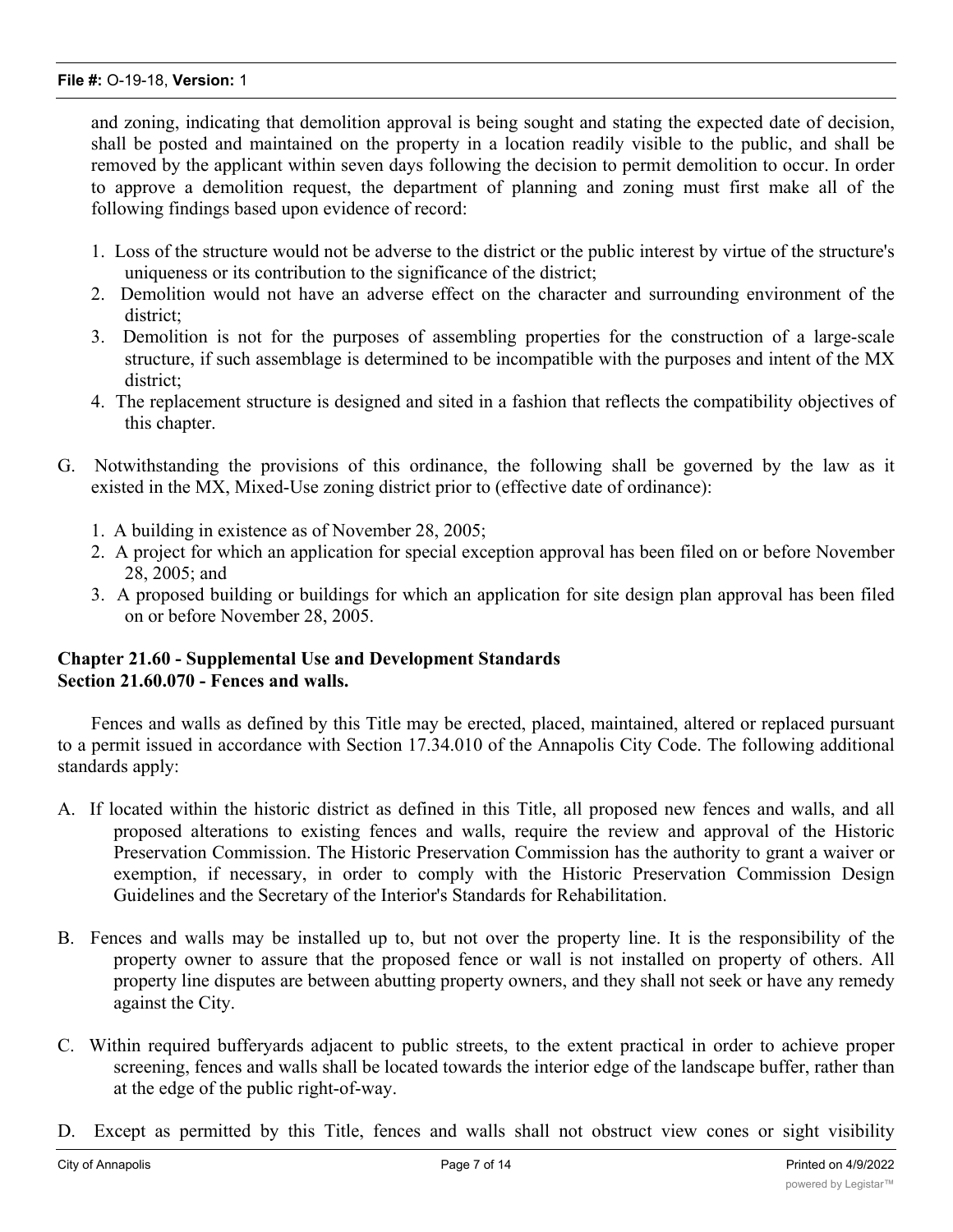triangles.

- E. Fences and walls shall not be located to unduly obstruct light and air from neighboring properties or public ways.
- F. The overall design and materials used for fences and walls shall be in keeping with the character and purpose for which the fence or wall is intended, and shall be compatible with other similar structures in the neighborhood.
- G. All fences and walls shall be installed with the finished side facing out, so that posts and lateral supports are not on the side of the fence or wall which faces an adjacent property or public right-of-way, unless such supporting members are exposed on both sides due to the specific design of the fence or wall. Where there are practical difficulties, such as the particular physical surroundings, shape, or topographical conditions of the specific property or other existing conditions where strict compliance with the standard is unreasonable, the Director of Planning and Zoning may waive this requirement.
- H. Except in connection with penal and correctional institutions and public utility and service uses, no fence or wall shall consist, in whole or in part, of barbed wire or similar materials designed or customarily utilized to inflict injury upon persons or animals.
- H I. Standard Maximum Height.
	- 1. a. On properties within the R2-NC, R3-NC and R3-NC2 Residential Neighborhood Conservation Districts, the maximum height of a fence or wall shall be six feet, unless the fence or wall is located along a public street, in which case the maximum height of the fence or wall shall not exceed four feet.
		- b. The height limits in Subsection  $(I)(1)$  of this section shall also apply to properties within the WME and WMM Maritime Districts as well as the OCD Overlay District, only when a fence or wall is located along a lot line or public street that is contiguous with an adjacent property in the R2-NC District.
	- 2. Fences and walls shall not be considered as being located along a public street if they otherwise meet the same minimum front and corner-side yard setbacks that would be required for the principal structure on the subject property in the zoning district in which the fence or wall is located.
- I. J. Allowance for Additional Height.
	- 1. Up to two additional feet of height is allowed for decorative gates which do not exceed twentyfive feet in width for vehicular gates, or eight feet in width for pedestrian gates.
	- 2. In accordance with the procedures for Administrative Adjustments set forth in Chapter 21.18, the Planning and Zoning Director may permit certain fences and walls an additional height allowance of up to four feet above the standard maximum height limit established by this section.
	- 3. In addition to the review criteria in Section 21.18.040, the Director of Planning and Zoning shall make additional written findings based on the following:
		- a. The subject fence or wall will be compatible with other similar structures in the neighborhood and is required to mitigate impacts from adjacent land uses, the subject property's proximity to public rights-of-way, or safety concerns.

b. Within the intention the intention  $\mathcal{L}_{\mathcal{A}}$  and purpose or wall fence or wall fence or wall fence or wall fence or wall fence or wall fence or wall fence or wall fence or wall fence or wall fence or wall feel fen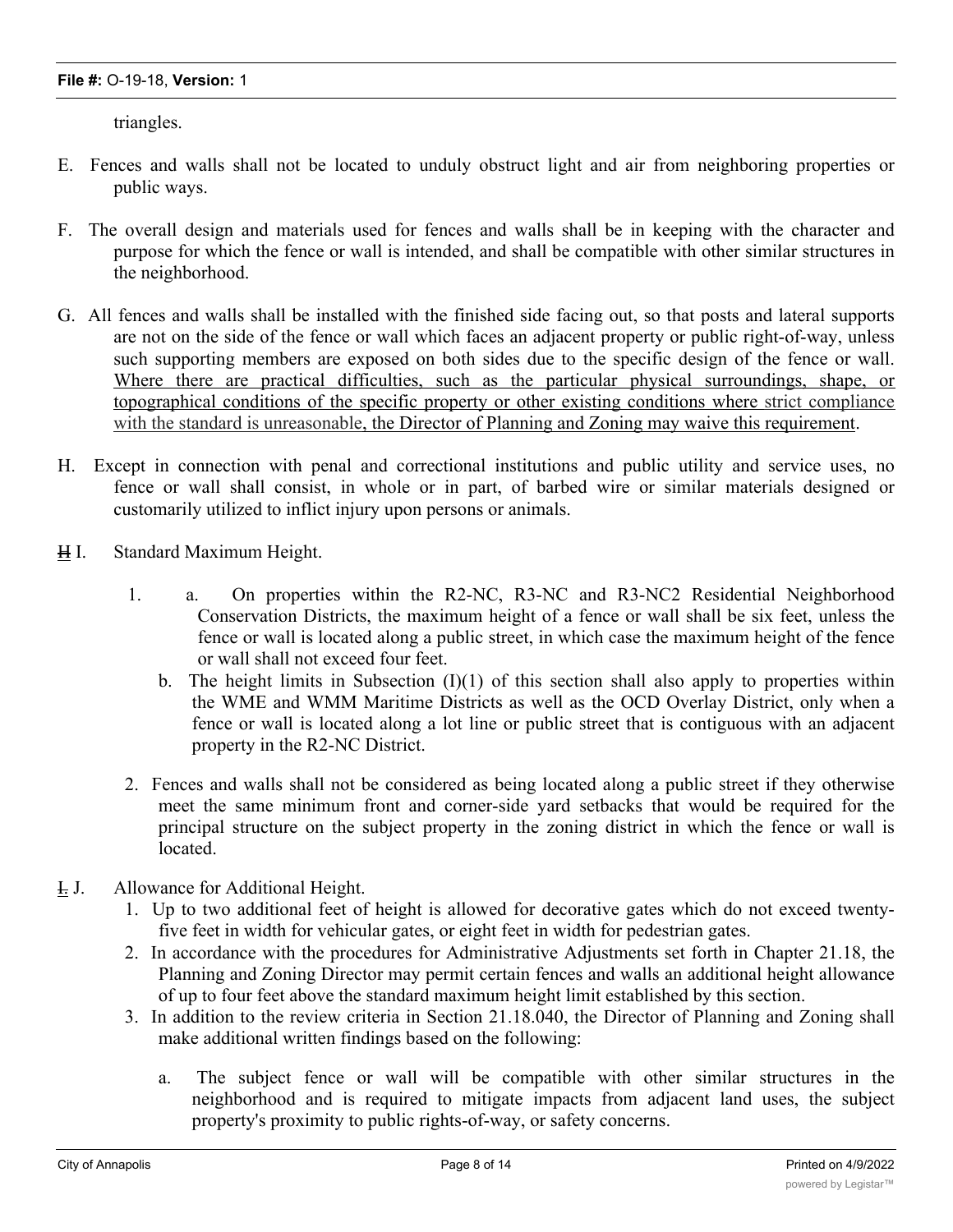- b. Within the intent and purpose of this Zoning Code, the proposed additional fence or wall height, if granted, is the minimum adjustment necessary to afford relief.
- J. K. Notwithstanding the height limitations in this section, temporary fences and walls, incidental to construction on or development of the premises on which the temporary fences and walls are located, shall be permitted during the time construction or development is actively underway.
- K. L. Lawfully existing fences and walls that do not conform to the bulk or other development or design standards for the district in which the fence or wall is located may be continued, if properly repaired and maintained as provided in Chapter 21.68, Nonconforming Uses and Structures. Nonconforming fences and walls which are structurally altered, relocated, or replaced shall comply immediately with all provisions of this Title.

# **Chapter 21.64 - Standards for Uses Subject to Standards Section 21.64.240 - Dwellings, multi-family.**

- A. BCE District.
	- 1. Retail and/or Office Use Required. Retail and/or office use shall be required as an integral component of a multi-family residential project and the project design shall allow for such uses on the ground floor if there is direct access and frontage along a principal arterial, minor arterial, or collector road. If there is no access and frontage along such a road, retail and/or office use is not required.
	- 2. Multiple Structures on a Zoning Lot. Consistent with Section 21.60.030, a multi-family residential use may contain more than one principal residential building, including a building containing a mix of residential and other BCE district uses, on a zoning lot.
	- 2. 3. Parking and Loading.
		- a. Structured parking may be permitted as a component of a multi-family development.
		- b. Sufficient street-level parking shall be provided to accommodate commercial uses and office visitors.
		- c. Parking spaces wherever reasonably possible shall be located in the rear or interior courtyard or plaza areas; if structured parking is provided then it shall be screened by buildings or landscaped wherever reasonably possible.
		- d. Notwithstanding the provisions of Chapter 21.66, off-street loading facilities for a multi-family development and other BCE uses developed in conjunction therewith may be provided in the front yard of the lot.
	- $\frac{3}{2}$ . Streetscape and Planting.
		- a. The streetscape shall be of an urban character with street trees, street lighting, controlled pedestrian crossings, dedicated bicycle facilities, benches and other streetscape elements.
		- b. Public courts and plazas shall be open to the street or connect to pedestrian walkways. Such areas shall be well planted and shall be paved for pedestrian circulation.
		- c. Pedestrian traffic through and around the use shall be separated from driveways and parking areas through the use of sidewalks, pathways, crossings and other marked pedestrian ways.
		- d. Sidewalks along streets designated as major or minor arterial in the Comprehensive Plan shall be a minimum of fifteen feet wide; sidewalks along all other streets shall be a minimum of twelve feet wide.

e. Buffer areas adjacent to public streets shall have street trees a minimum of thirty-five feet on-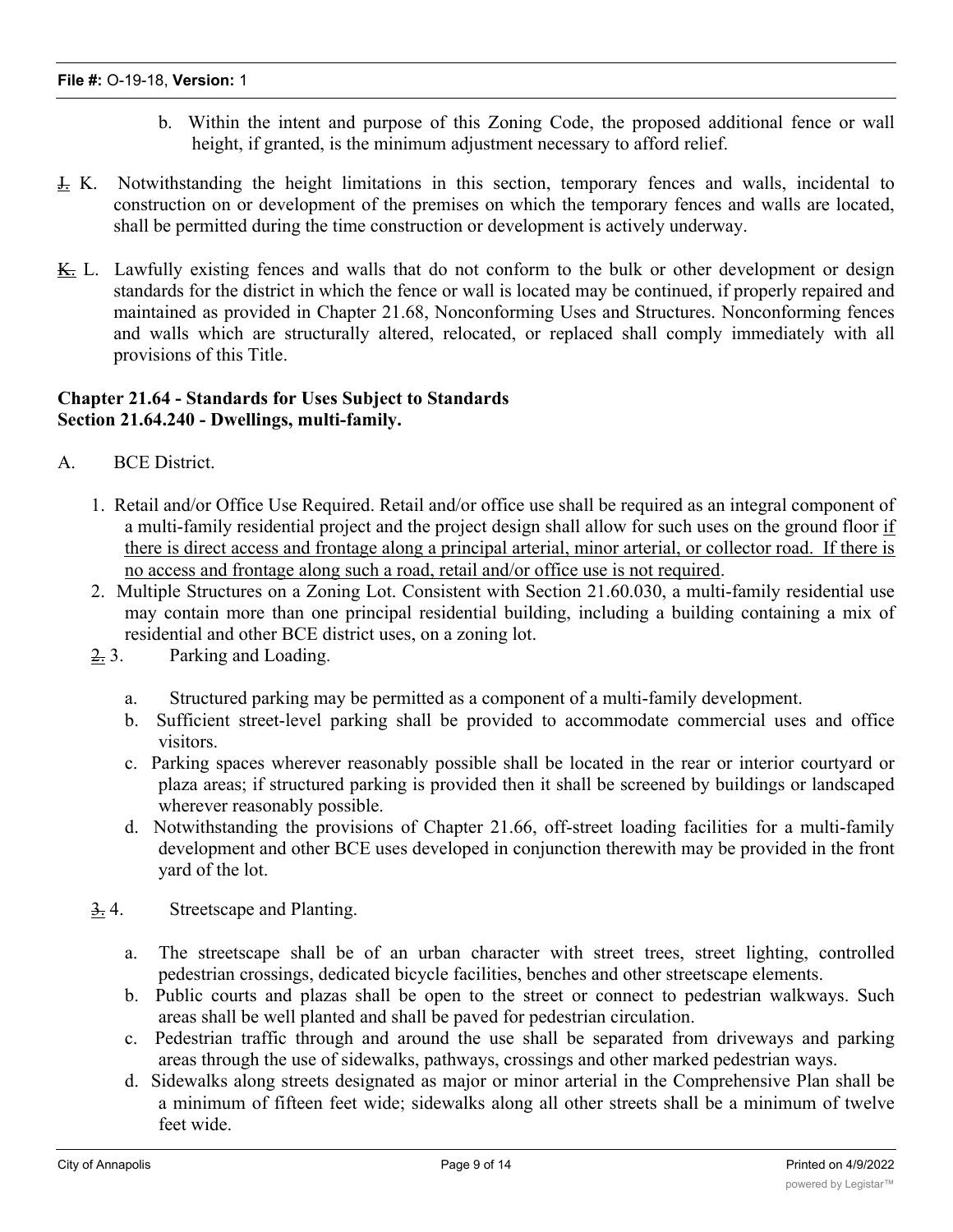- e. Buffer areas adjacent to public streets shall have street trees a minimum of thirty-five feet oncenter and a maximum of forty-five feet on-center along with planting beds buffering pedestrians from vehicular traffic.
- f. Pedestrian features such as benches, lighting and pavers shall be designed in a consistent manner.
- g. Interior courtyards, boulevards and plaza areas shall be adequately landscaped, and include adequate sitting areas.
- h. A Planting Soils Improvement Plan shall be reviewed and approved prior to the issuance of grading permits, sufficient to provide for the long term health of all plantings and to meet the principles and recommendations for soils for urban tree plantings outlined in "Architectural Graphic Standards 10th Edition," pages 178 through 182, published by John Wiley & Sons, 1998.
- 4. 5. Lighting. An exterior lighting plan, including a fixture schedule, shall be provided, that shall insure that site lighting is designed at appropriate levels to achieve public safety without creating excessive glare or high intensity. High pressure sodium (yellow-orange) shall be prohibited for exterior use, and for the interior use in parking areas where the lighting is visible from the outside. A reduction in lighting intensity may be required after installation if a determination is made that the lighting is too bright or creates excessive glare.
- $\frac{5}{26}$  6. Building and Architecture.
	- a. Buildings shall be designed with a diversity of architectural styles that enhance the visual identity and integrity of this important gateway to the City of Annapolis;
	- b. Street facing façades shall provide several pedestrian access points;
	- c. Buildings, rather than parking, shall be generally oriented towards adjacent public streets creating an active, urban-type frontage;
	- d. Mixed-use buildings fronting on an arterial street shall provide opportunities for ground-floor retail or other commercial space with residential, hotel or office uses above;
	- e. Buildings with ground-floor retail shall have all retail entrances facing the public or private streets or interior courtyards or plazas of the site;
	- f. The ground floor shall be differentiated from the upper floors to establish a distinct base for the building;
	- g. The exterior façades of the building shall be articulated in a human scale;
	- h. The mass of large scale building shall, where possible, be divided into smaller elements or parts to minimize any negative impact on adjacent streets;
	- i. Buildings shall be constructed of quality, durable materials appropriate to the vernacular architecture of Annapolis, including brick, stone, wood and/or concrete;
	- j. The visibility of all parking facilities from any street or residential zoning district shall be minimized whenever possible;
	- k. Visible façades of parking facilities shall be designed to be compatible with the architectural character of surrounding structures;
	- l. The applicant shall explore the possibility of utilizing green roof technology, unless proven not commercially feasible, as determined by Planning and Zoning Director.
- 6. 7. Traffic Impact. A traffic impact study is required, pursuant to Section 21.62.090.
- 7. 8. Common Open Space. Permanent usable common open space equal to a minimum of ten percent of the lot area shall be identified and dedicated for passive recreational activities or limited active recreation, subject to the following requirements: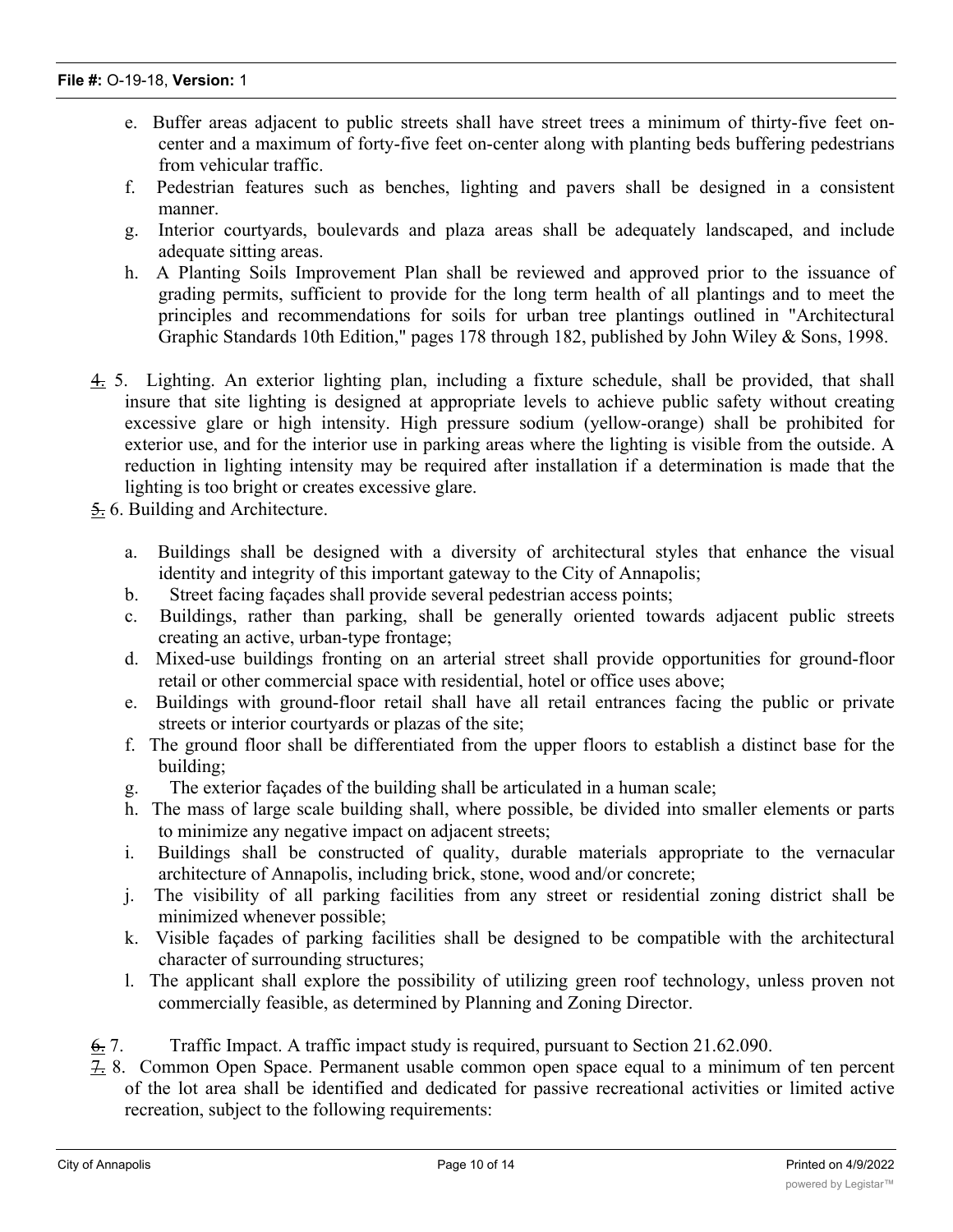- a. The area required for parking lot landscaping or buffers shall not be included in the common open space calculation.
- b. The area of each parcel of common open space shall be of such minimum dimensions as to be functionally usable.
- c. Common open space areas shall be convenient to the dwelling units they are intended to serve.
- d. Up to fifty percent of the common open space may include community meeting rooms and indoor recreational facilities, such as club houses and exercise facilities.
- e. Any area dedicated for open space purposes shall be described in appropriate subdivision dedications, covenants and/or deed restrictions approved by the City Attorney which demonstrate that:
	- i. The use of the common open space shall continue for the life of the project for the purpose specified;
	- ii. Appropriate provisions shall be made for the maintenance of the common open space areas; and
	- iii. Common open space areas shall not be used for a commercial enterprise admitting the public for a fee.
- f. The type of ownership of land dedicated for common open space purposes shall be selected by the owner, developer or subdivider, subject to the approval of the Planning and Zoning Director. Type of ownership may include, but is not limited to the following:
	- i. The City, subject to the acceptance of the City Council;
	- ii. Homeowner, condominium or cooperative associations;
	- iii. Shared, undivided interest by all property owners;
	- iv. The project owner.
- g. The owner of the common open space shall be responsible for its continuing upkeep and proper maintenance.
- 8. 9. Subdivision Plat.
	- a. Notwithstanding any other provisions of the City Code to the contrary, a subdivision plat in accordance with the requirements of Title 20 shall be approved by the Planning Commission.
	- b. Notwithstanding the provisions of Section 20.08.030, an administrative exemption to the subdivision plat shall not be allowed.
	- c. In approving the subdivision plat, the Planning Commission shall determine that the design and development of the project is consistent with all applicable goals and policies of the Comprehensive Plan and any legislatively adopted sector studies or other legislatively adopted planning studies for the area in which the project is located.
	- d. Modifications to Standards. In acting upon the subdivision plat, the Planning Commission shall have the authority to modify any of the foregoing standards or other BCE development standards, provided the Planning Commission shall find based on the evidence presented in each case that the proposed modification to the standard complies with all of the following criteria:
		- i. The objectives underlying the standards can be met without strict adherence to them;
		- ii. Because of peculiarities in the parcel of land to be developed or the facilities proposed, it would be unreasonable to require strict adherence to the standards;

iii. The modification is in the public interest and is necessary in order to further the purposes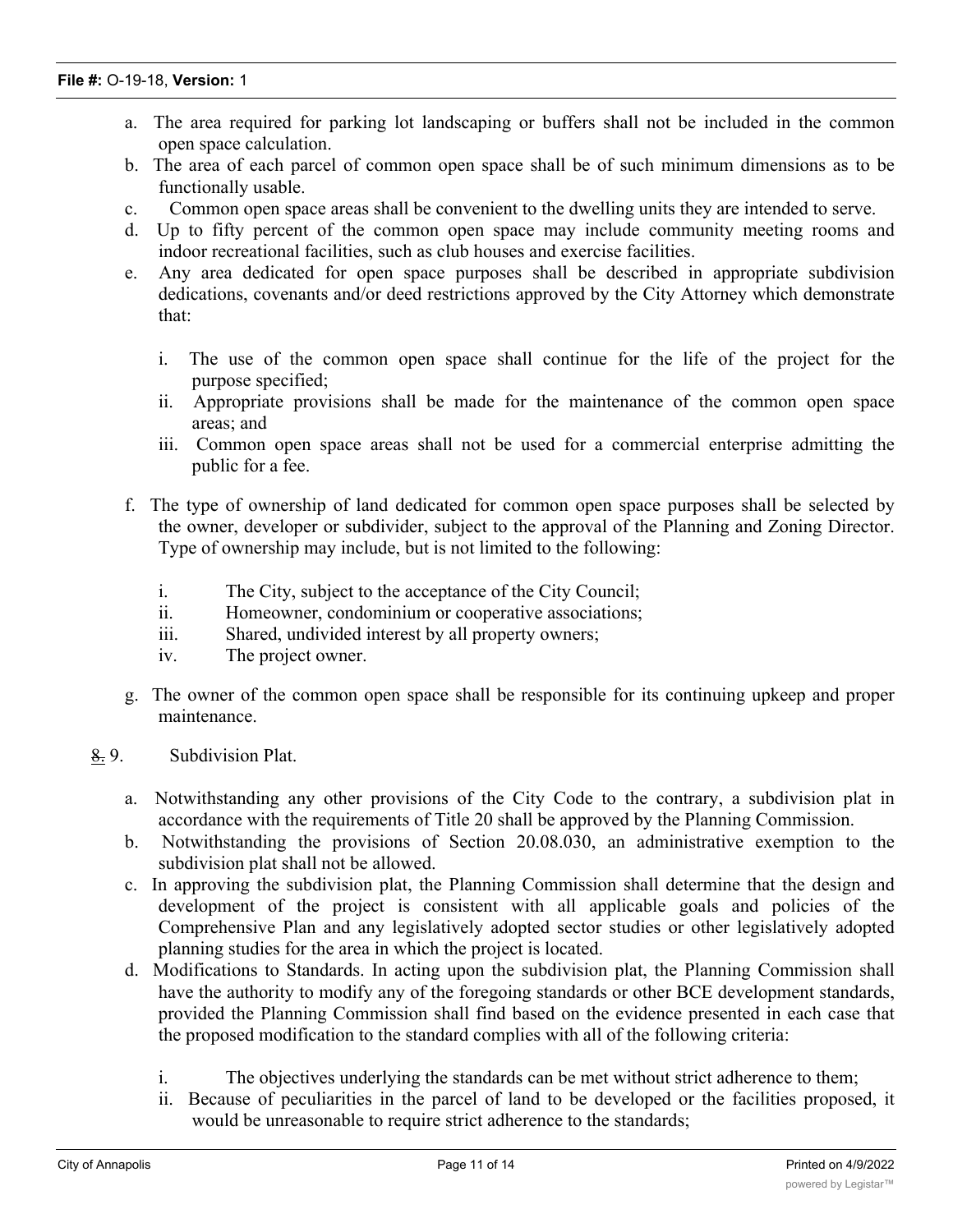- iii. The modification is in the public interest and is necessary in order to further the purposes of the BCE district; and
- iv. The modification is consistent with all applicable goals and policies of the Comprehensive Plan or other legislatively adopted planning studies for the area in which the project is located.
- 9. 10. Modifications to Approved Site Development Plan. All substantive changes or modifications to the approved site development plan shall require review and approval by the Planning Commission in accordance with the criteria for modifications to standards in previous Subsection (A)(9)(d) of this section for subdivision plat approval.

# B. C1 District.

- 1. In addition to proposed new uses, the following uses require special exception approval:
	- a. Any change or expansion of the bulk or any structural modifications, including extensions, enlargements or alterations which increase or decrease the floor area of a particular use, except as provided in Subsection (B)(2) below, or
	- b. The expansion or extension of a special exception for part of a building or structure, the remainder of which is utilized for a use permitted in the district.
- 2. The gross floor area of a dwelling unit on an individual lot of record may be expanded with administrative approval by up to twenty percent of the total floor area, provided the proposed addition complies with all other requirements of the district and provided that no previous expansion has been granted pursuant to this section.
- C. MX District.
	- 1. On lots of forty thousand square feet or greater, permanent usable common open space equal to ten percent of the lot area shall be identified and dedicated for passive recreational activities or limited active recreation. In the case of attached units, each unit shall have an individual rear yard which may be included in calculating the required common open space. The area required for parking lot planting or buffers shall not be included in the open space calculation.
	- 2. Pedestrian traffic through and around the use shall be separated from driveways and parking areas through the use of sidewalks.
	- 3. If surface parking is located on the zoning lot, it shall be located at the rear of the zoning lot and new structures shall be located at the front of the zoning lot.
	- 4. If surface parking located on the zoning lot is adjacent to single-family residential use, dense plantings shall be installed and maintained on the zoning lot to provide an effective screen.

#### **Chapter 21.70 - Sign Regulations Section 21.70.030 Reserved- Sign permit.**

- A. The Department of Planning and Zoning will review the sign permit application for consistency with the Zoning Code.
- B. Posting of Property. Except as provided below, notice must be posted on the property that is the subject of an application for a new sign in accordance with the requirements in Section 21.10.020(A).
- C. Notice of applications for sign permits shall be in accordance with the following requirements:

 $\mathbf{1}_{\mathcal{A}}$  applications located in the Historic District, the Office and  $\mathcal{A}$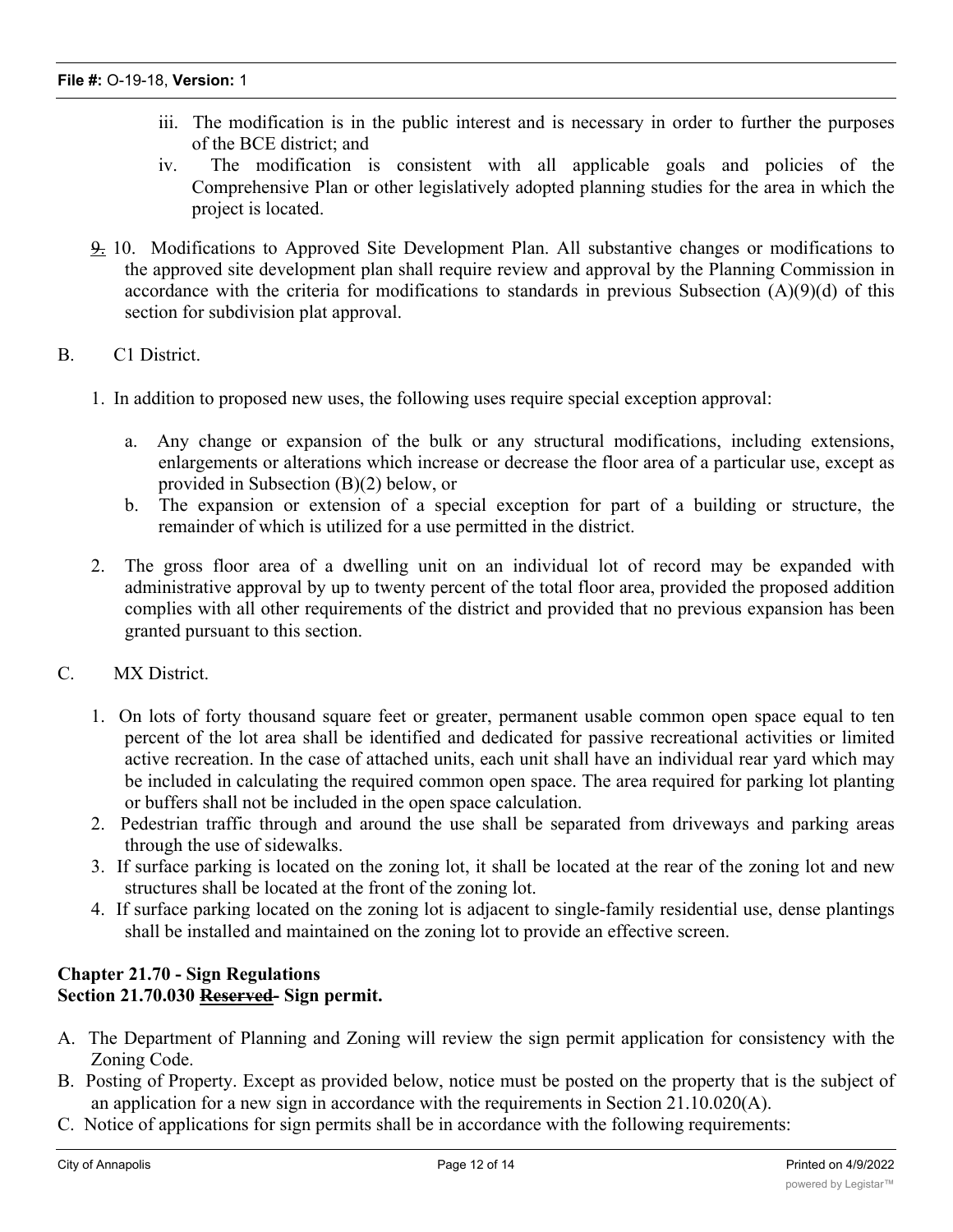#### **File #:** O-19-18, **Version:** 1

- 1. All sign applications located in the Historic District, the Office and Commercial Design District or the Eastport Gateway Conservation Overlay Districts shall be posted for public notice.
- 2. In all other districts, where the sign area applied for is less than twenty-five percent of the maximum sign area allowed for the type of sign under this chapter, posting of the sign application for public notice is not required.
- 3. Posting of a sign for public notice shall not be required where a sign program has been approved in conjunction with the approval of a Site Design Plan under Section 21.70.080.

#### **Section 21.70.060 - Exempt signs.**

The signs in this section are exempt from this chapter and do not require a permit provided they meet both the standards applicable to all signs in the previous section and the following standards:

A. No sign may project beyond the property line into a public way.

B. Illumination is Not Permitted.

- 1. Nameplate and Identification Signs.
	- a. A single nameplate for a dwelling unit, not exceeding one square foot in area, indicating the name or address of the occupant or a permitted occupation.
	- b. On a corner lot, two nameplates for a dwelling unit, one facing each street, are permitted.
	- c. Address numerals.
- 2. For Sale and "To Rent" Signs.
	- a. One sign per zoning lot except that on a corner zoning lot two signs, one facing each street, are permitted.
	- b. Size.
	- i. In commercial and industrial districts signs may be up to twelve square feet in area.
	- ii. In all other districts signs may be up to nine square feet in area.
		- c. No sign may be placed closer than eight feet to any other zoning lot.
		- d. No sign shall project higher than twelve feet above curb level.
- 3. Signs Accessory to Parking Areas.
	- a. Signs designating parking area entrances or exits limited to one sign for each exit or entrance and to a maximum size of two square feet each.
	- b. One sign per parking area, designating the conditions of use or identity of the parking area and limited to a maximum size of nine square feet.
	- c. On a corner lot two signs, one facing each street, are permitted.
	- d. No sign shall project higher than seven feet above curb level.
- 4. Temporary signs as follows:
	- a. Signs, banners, flags and other advertising devices may be placed on a site or building to announce the opening of a new business or a special promotion with written approval from the Director of Planning and Zoning. Such signs shall be limited to two events per year for a period of up to thirty days each event.
	- b. Temporary signs up to thirty-two square feet for community or civic projects or special events for events of public interest such as carnivals, community gatherings, fairs, political events and other events of a similar nature. Temporary signs shall be displayed for a period not in excess of sixty ninety days and shall be removed within seven days after the conclusion of the event.
	- c. Construction site sign up to thirty-two square feet identifying the architect, engineer,